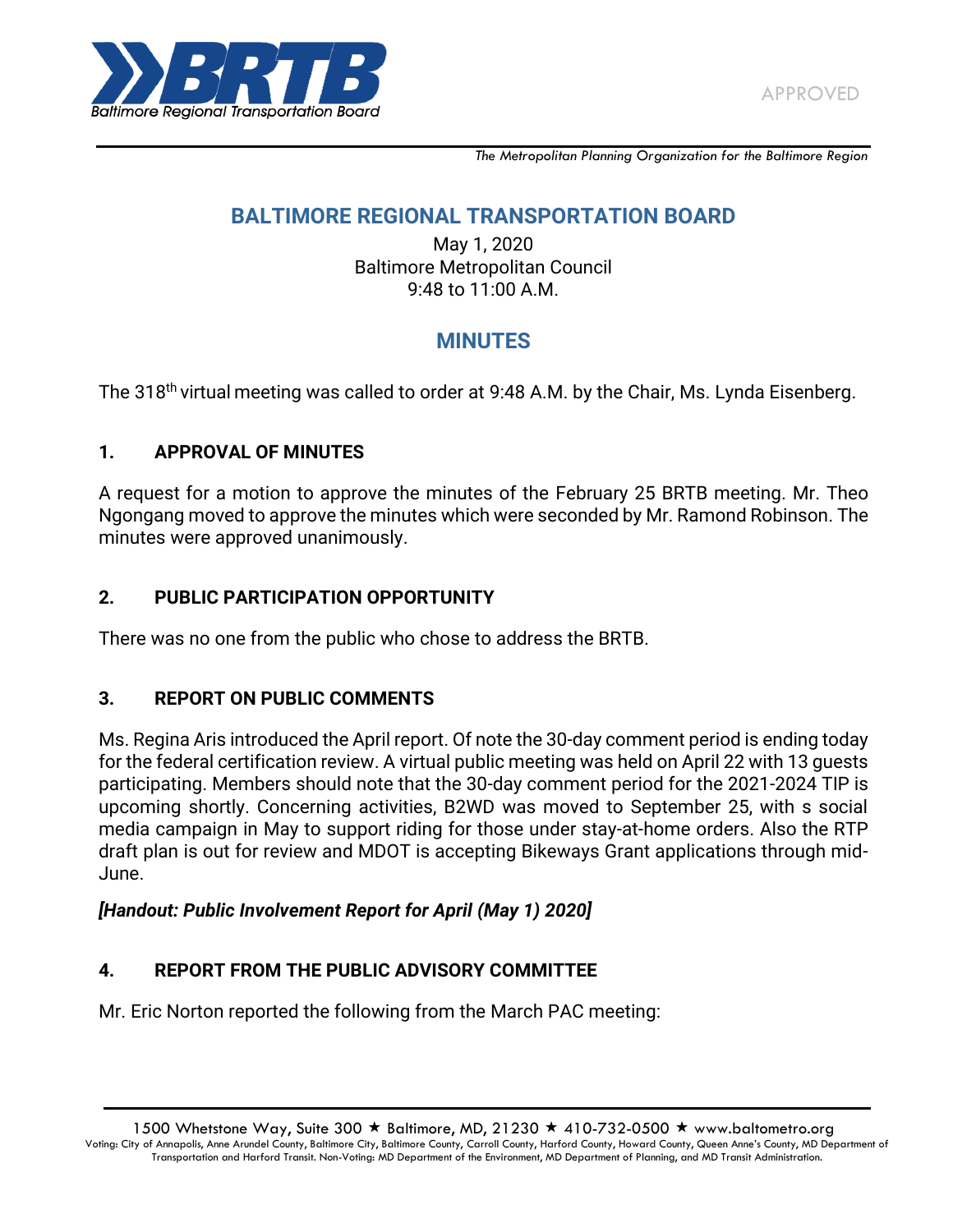- $\bullet$ The PAC submitted certification comments to the federal team that comprised a summary of the two PAC retreats last summer and the presentation of those comments to the BRTB at their August meeting.
- The April PAC meeting was superseded by the virtual meeting for the Certification process.

### **5. REPORT FROM THE INTERAGENCY CONSULTATION GROUP**

Ms. Sara Tomlinson reported the following from the April ICG meeting:

- The main agenda item covered the conformity determination of the 2021-2024 TIP and plan. The ICG reviewed and decided upon the exempt/non-exempt/regionally significant status of projects proposed for the tip. Projects exempt from conformity requirements are not required to be reflected in the travel demand modeling. Projects that are both nonexempt and regionally significant are required to be reflected in the modeling, so that the subsequent regional emissions analysis reflects these projects.
- BMC staff and MDE staff have been performing regional emissions analysis modeling throughout April. ICG members will be asked to approve modeling results for public release at their May 13th meeting.

### **6. REPORT FROM THE TECHNICAL COMMITTEE**

Mr. David Cookson reported the following from the April TC meeting:

- $\bullet$ Resolution #20-13: BMC provided an overview of the Addendum to the FY 2020-2021 UPWP. As a reminder, UPWP activities are based on planning factors identified in the Fast Act. The FY 2021 budget is \$8.9M, an increase of \$1M from FY 2020. Review included a 30-day public comment period between February 11 to March 12. The TC voted to recommend sending resolution #20-13 to the BRTB for approval.
- Resolution #20-14: BMC provided an overview of the proposed FY 2021 Disadvantaged Business Enterprise (DBE) Goal. The goal is set in conjunction with adoption of each UPWP. The goal adopted by the BRTB is based on a methodology developed by MDOT. The BRTB piggy-backs on the basis of being located in the same or a substantially similar market. The FY 2021 DBE Goal is proposed for 31.7 percent. The TC voted to recommend sending resolution #20-14 to the BRTB for approval.
- MDOT gave a presentation on MDOT's work on climate change adaptation. In addition, they discussed their ongoing renewable energy initiative and efforts in the area of sustainable material management.
- BMC staff provided a short update on the initiation of the upcoming long-range transportation plan and a review of the goals and strategies.
- BMC staff provided a status and overview of the New Mobility Study currently underway. Then the consultant discussed the current state-of-the-practice of new mobility,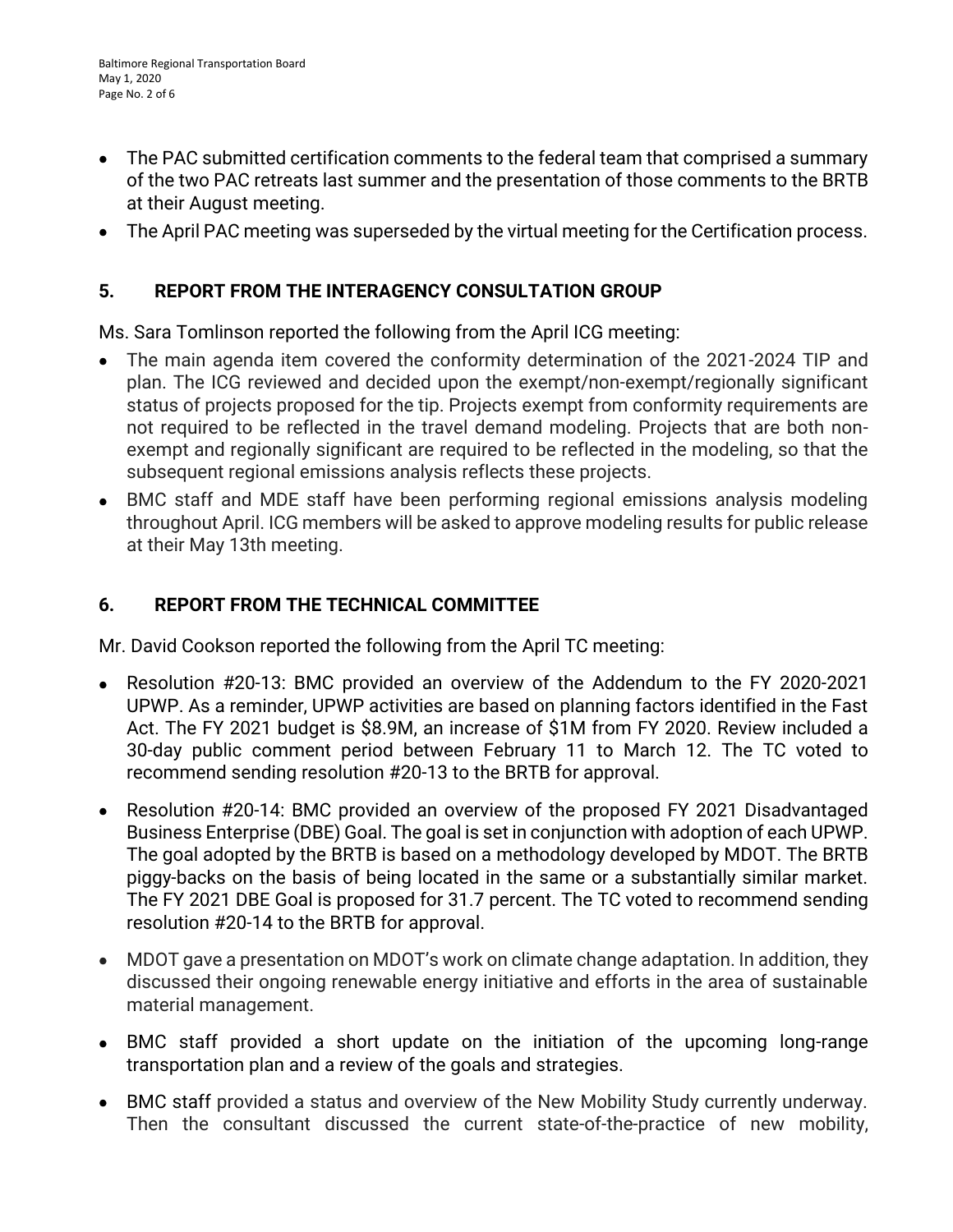specifically, who is operating where in the region and some of the emerging trends in new mobility.

BMC staff updated the members on Census 2020 activities and mentioned the Maryland legislature had directed MDOT MTA to conduct a pilot program with the intent of determining how regional commuter rail service could be provided to fill the gap between Newark, Delaware and Perryville in Cecil County.

## **7. CONSIDERATION OF APPROVAL OF RESOLUTION #20-13**

Mr. Todd Lang introduced the resolution to adopt the addendum to the FY 2020-2021 UPWP. Mr. Lang reviewed the amount of funding available, what the source of funding is, and where the dollars are going (BMC, local jurisdictions, or consultants). The updated budget is the primary purpose of the addendum. Mr. Lang also covered several additional focus areas with available funding, ranging from the development of a resource toolkit: planning, designing, operating, and maintaining local infrastructure in a changing climate to considering funding and governance issues for regional transit.

Mr. Lang described the 30-day comment period and stated that two organizations (the Greater Washington Partnership and the Central Maryland Transportation Alliance) submitted comments. Both organizations were supportive of the UPWP and shared areas of interest to be considered with two activities. They offered comments on the Baltimore region transit governance/funding task and the implementation of the RTP – corridor analysis. A response has been prepared and will be sent shortly.

Ms. Eisenberg asked for a motion to approve. Mr. Robinson moved to adopt the UPWP Addendum with Mr. Gary Blazinsky seconding the motion. Ms. Eisenberg asked the members if there was further discussion, there was none. Then Ms. Eisenberg asked if anyone from the public had anything to ask or add. No one from the public voiced comments. Ms. Eisenberg asked Ms. Deibel to begin a roll call vote, the resolution was unanimously approved.

## *[PowerPoint: April (May 1) Action Items]*

## **8. CONSIDERATION OF RESOLUTION #20-14**

Mr. Lang shared that the Disadvantaged Business Enterprise Goal is set in conjunction with each UPWP. The goal adopted by the BRTB is based on a methodology developed by MDOT. The BRTB piggybacks based on being located in the same or a substantially similar market. The FY 2021 DBE goal is proposed for 31.7 percent.

Ms. Eisenberg asked for a motion from the committee. Mr. Blazinsky moved to adopt the DBE goal with Mr. Bruce Gartner seconding the motion. Ms. Eisenberg asked the members if there was further discussion. Then Ms. Eisenberg asked if anyone from the public had anything to ask or add. No one from the public voiced comments. Ms. Eisenberg asked Ms. Deibel to begin a roll call vote, the resolution was unanimously approved.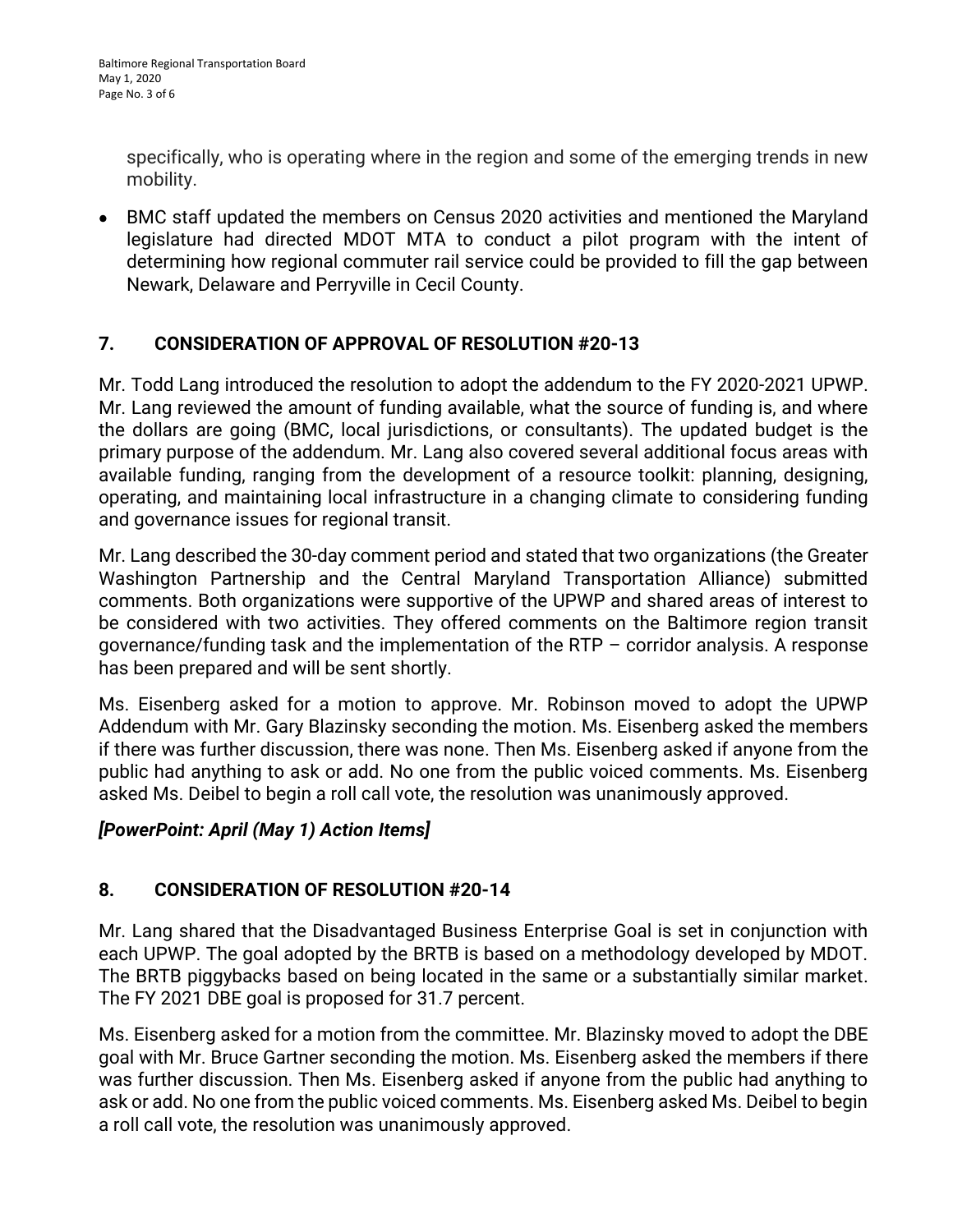# *[PowerPoint: April Action Items]*

### **9. PRESENTATION: ANNE ARUNDEL COUNTY MULTIMODAL FEASIBILITY STUDY**

Mr. Ramond Robinson, Anne Arundel County Department of Transportation, presented information on the county's multimodal transportation center feasibility study. The purposes of this study, funded through the UPWP, were to evaluate potential sites for a new multimodal transportation center, recommend the best location for the center, and provide a conceptual layout of the site and facility.

The county worked with BMC staff and a consultant team led by Whitman Requardt & Associates to evaluate several potential sites. Considerations included zoning issues, current and potential future bus service, community access, site access by various transportation modes, environmental concerns, and the potential for future expansion. This evaluation led to the selection of two potential sites: Westfield Mall and the Truman park-and-ride lot. The team conducted more detailed studies of these two sites, including discussions with the mall owner and with MDOT SHA, owner of the Truman park-and-ride lot. The team also developed a conceptual design of a facility with waiting space, restrooms, and office and maintenance space.

The county decided to advance both sites since each would serve a different purpose: primarily local bus service to Westfield Mall and primarily commuter bus service to Truman park-andride lot.

The next steps in the process are to refine details of the conceptual plans; continue to engage project stakeholders; include the multimodal center in the county's Parole Growth Management Plan; and identify and secure funding for preliminary design, engineering, and construction.

During the Q&A portion, the members discussed the possibility of applying lessons learned from the team's discussions and negotiations with property owners, particularly with the mall, to help other jurisdictions in their future dealings with property owners in investigating potential transit center sites.

### **10. PRESENTATION: COVID-19 IMPACTS ON FREIGHT MOVEMENT**

Mr. Dave Thomas, Acting Executive Director, MDOT MPA, provided a quick summary of how the Port of Baltimore is adapting to the Covid-19 pandemic and ensuring the safety of everyone working in and around the port. He started by noting that in 2019, the port continued to set records for total tonnage, TEUs and autos. The Port of Baltimore was number one in the country for autos for the eighth straight year. Across the U.S., the maritime industry is an essential business supporting 31 million jobs which includes terminal operators, longshoreman, truck drivers, crane operators, etc.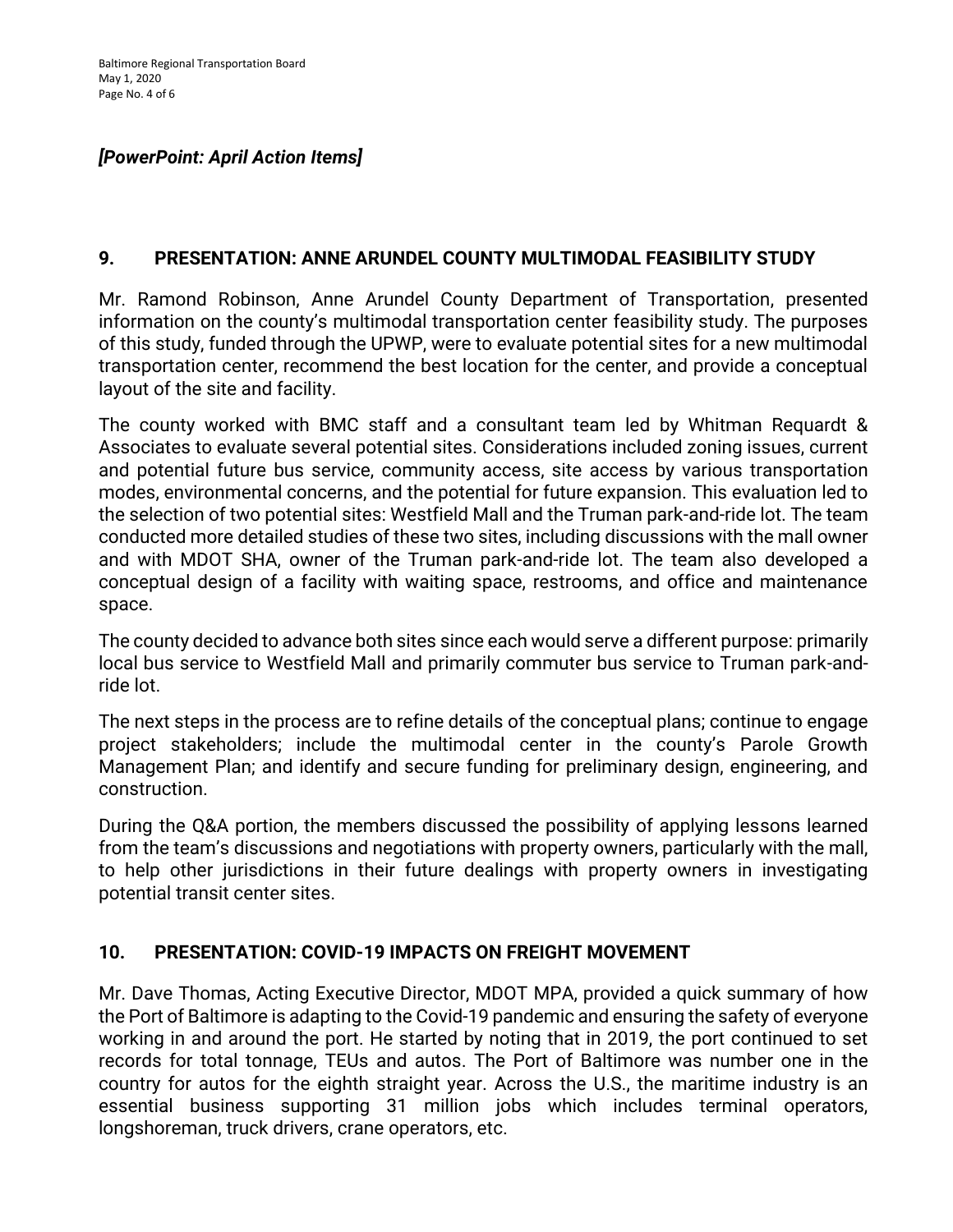At the Port of Baltimore, the health of the workforce is a top priority, and to that end they are following CDC guidelines, having weekly calls with the Baltimore Port Alliance (BPA), terminal tenants, customs and Border Patrol (CBP), coast guard, and everyone involved. At the entry and exit gates, there is no physical contact with credentials. There have been nine positive cases so far and are being closely monitored with contact tracing and cleaning and sterilization of exposed surfaces.

Under Governor Hogan's leadership and direction, the cruise terminal operations were shut down in early march. Soon after that the cruise industry ceased worldwide operations. Royal Caribbean and Carnival, the two cruise lines that run out of Baltimore, will likely resume operations starting July 1 (tentative).

He expects a significant business impact at the port with declines continuing into the  $4<sup>th</sup>$ quarter and recovery to be slow. However, he did provide some positive perspective  $-$  the Howard Street Tunnel project is a go, the Seagirt Marine Terminal will be adding a second 50 foot berth, the Chinese economy is coming back (at 75 to 80 percent already) and we are the closest port to the Midwest.

Ms. Eisenberg thanked Mr. Thomas for the update and the important work they do to keep the supply chain moving.

Mr. Louis Campion, President and CEO of the Maryland Motor Truck Association (MMTA), was unable to participate so Mr. Bala Akundi (BMC) presented slides on his behalf. Truck drivers and members of MMTA are in high demand as a result of covid-19 and are working around the clock to stock shelves. The drivers are being hailed as the knights of the highway and have never been so popular than at this time in the news media. They do face challenges to stay healthy as the virus spreads. Federal, state and local officials have been very helpful and supportive – with the Governor's office and MDOT declaring them an essential service and providing a 15 percent weight tolerance waiver. FMCSA also waived the hours of service rules and medical card requirements.

MMTA's role and value have been magnified during this crisis – providing regular communication and information to members, answering questions on new laws, paid leave mandates, exceptions, etc. On the economic side, he provided recent data from the American Trucking Association (ATA) that shows first quarter GDP down about 4.8 percent and second quarter projected to be down 25 to 30 percent. Overall trucking industry volumes are down 8- 10 percent in volume.

In response to a comment from a member, Mr. Akundi noted that the FMTF will be looking into specific traffic flow variations within the region and also work with the CATT Lab and others to determine economic impacts of this crisis.

### **11. OTHER BUSINESS**

Ms. Eisenberg asked the Nominating Committee member, Mr. Alex Rawls, to report on progress. Mr. Rawls announced that a committee met to discuss officers to serve for FY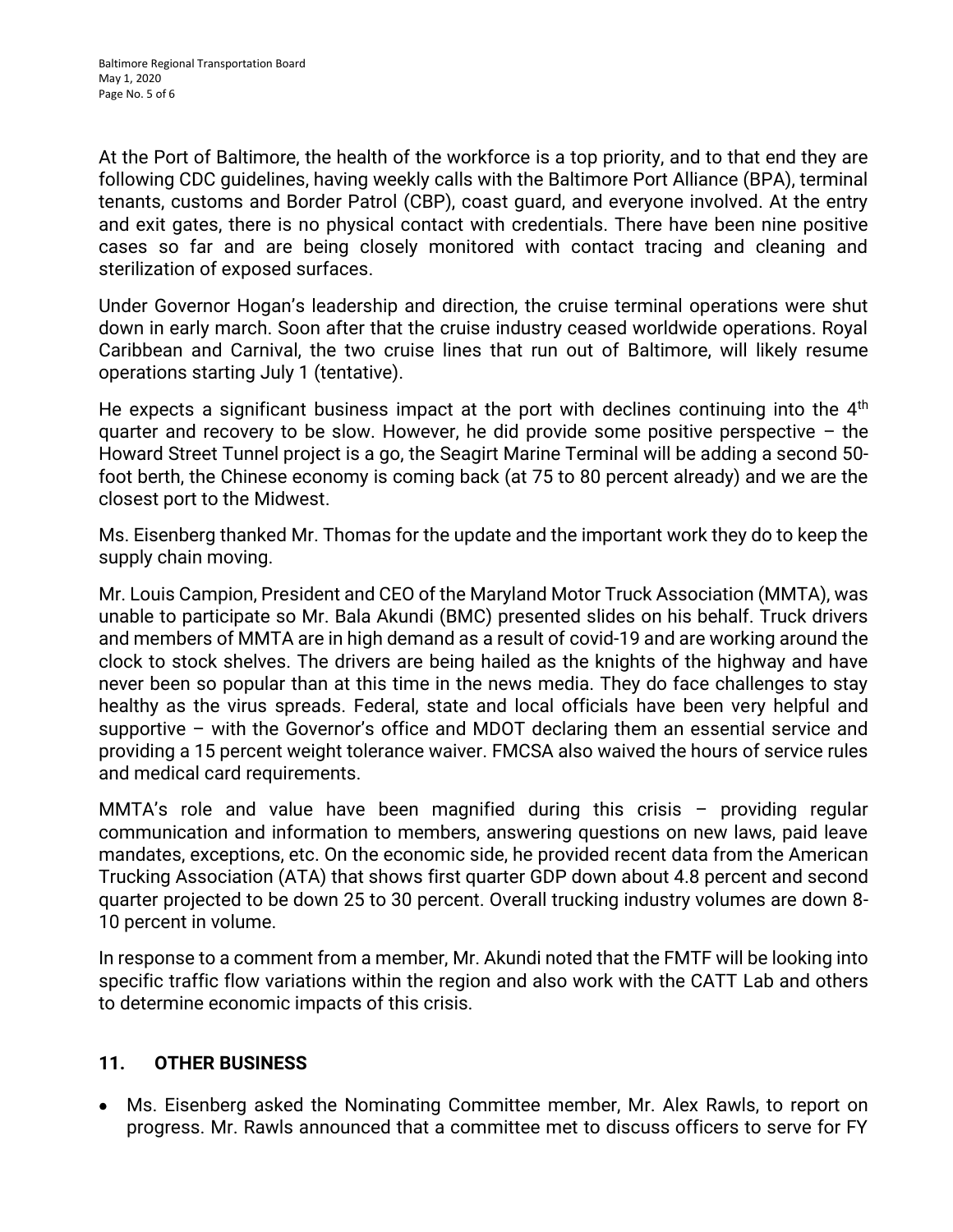2021. Since the current officers have served only one term they are asked to serve again. Ms. Eisenberg and Mr. Robinson are appreciative of the ask and have agreed to serve again if elected. Ms. Eisenberg thanked the Nominating Committee and indicated that a vote will occur at the next meeting which will also allow open nominations.

Mr. Lang shared the MDOT MTA is requesting the TIP schedule be delayed for an additional  $\bullet$ month since they do not have financial data for their projects finalized. A request went to all members to determine the severity of the impact. While not ideal, a one month delay can be accommodated, longer than that will begin to have impacts. The members agreed to move approval of the 2021-2024 TIP from July to August.

The meeting adjourned at 11:00 A.M.

### *Members*

Gary Blazinsky, Harford Transit Alexandra Brun, Maryland Department of the Environment Greg Carski, Baltimore County Department of Public Works Steve Cohoon, Queen Anne's County Department of Public Works Lynda Eisenberg, Carroll County Department of Planning Ryan Long, FTA Region III Heather Murphy, Maryland Department of Transportation (MDOT) Theo Ngongang, Baltimore City Department of Transportation Kate Sylvester, MDOT Maryland Transit Administration (MDOT MTA) Bruce Gartner, Howard County Office of Transportation Sally Nash, City of Annapolis, Department of Planning Alex Rawls, Harford County, Department of Planning Ramond Robinson, Anne Arundel County, Department of Planning & Zoning Bihui Xu, Maryland Department of Planning (MDP)

### *Staff and Guests*

Bala Akundi, Baltimore Metropolitan Council (BMC) Regina Aris, BMC Cindy Burch, BMC Tyson Byrne, MDOT David Cookson, Howard County, OOT Tim Davis, WSP Rebecca Deibel, BMC Terry Freeland, BMC Don Halligan, BMC Victor Henry, BMC